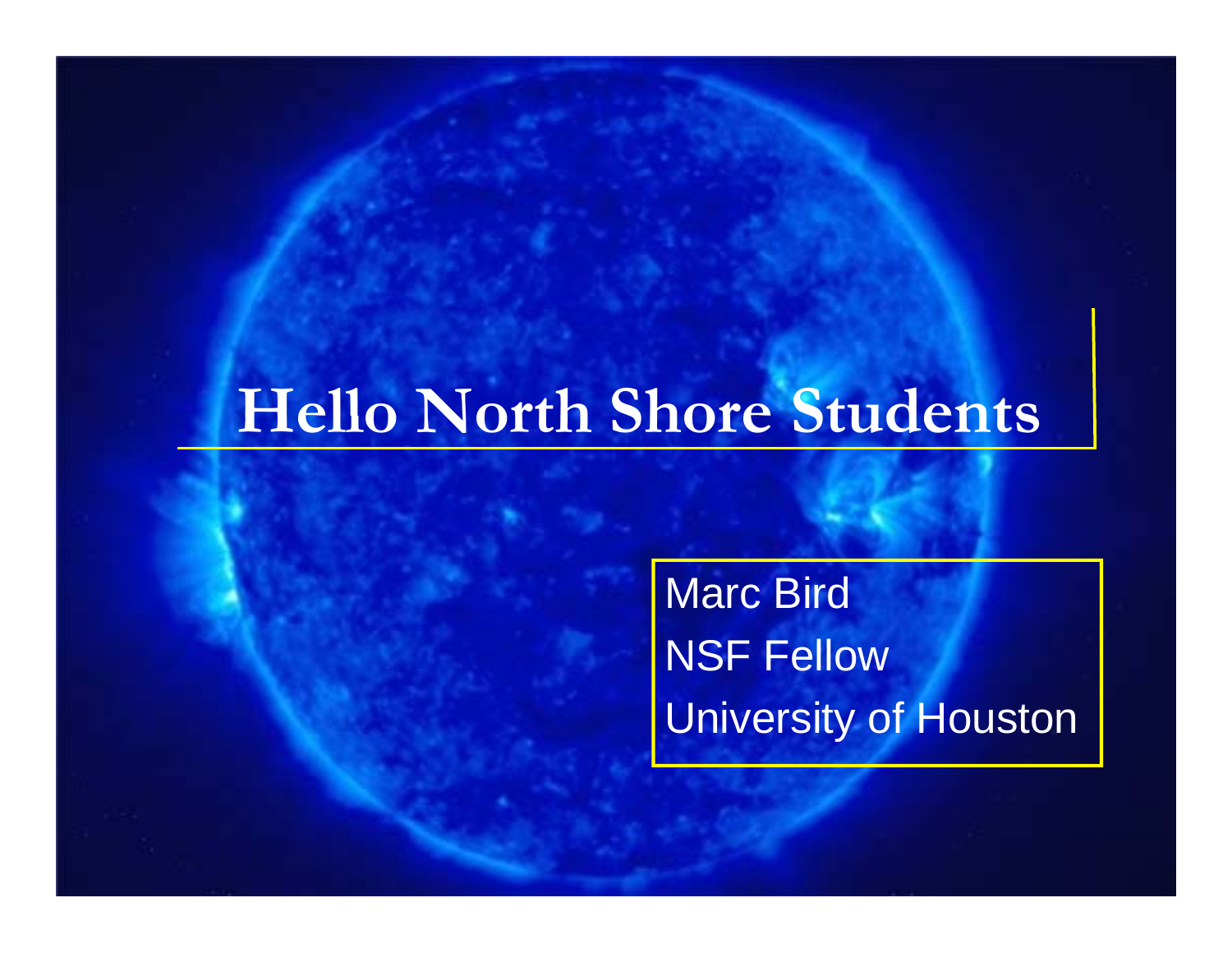#### Table of Contents

**Introduction ■Background O**General **<u>El</u>**Undergraduate Experience **D** Professional Experience **L** Graduate Experience **Research Reading Thoughts**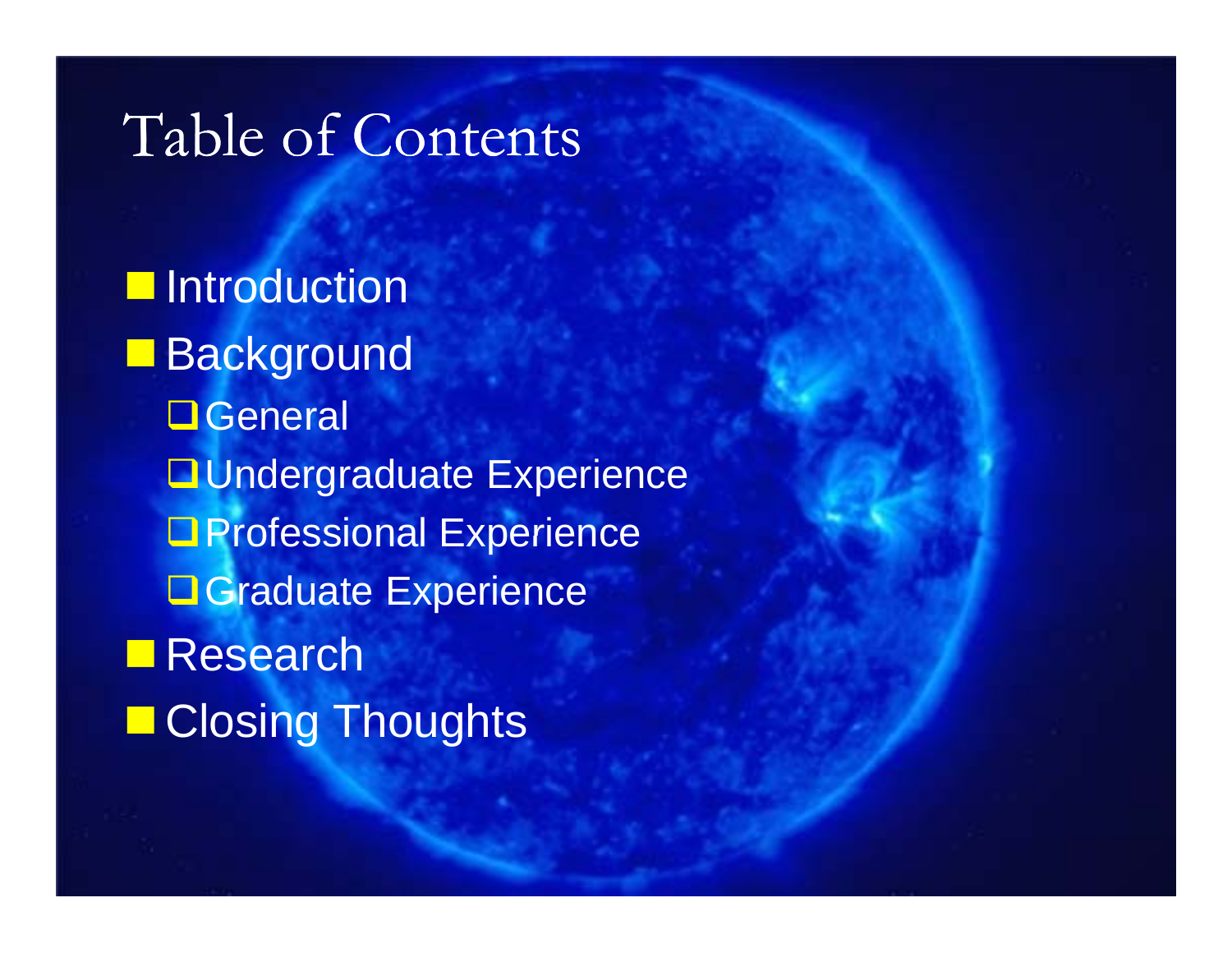#### Introduction

**Name: Marc W. Bird Direct** ■ Year: First year PhD student – **University of Houston Major: Material Science and Engineering Research:** 



**Materials Design of Ultrahigh Temperature Ceramics for Improved Mechanical Behavior in Oxidizing Environments**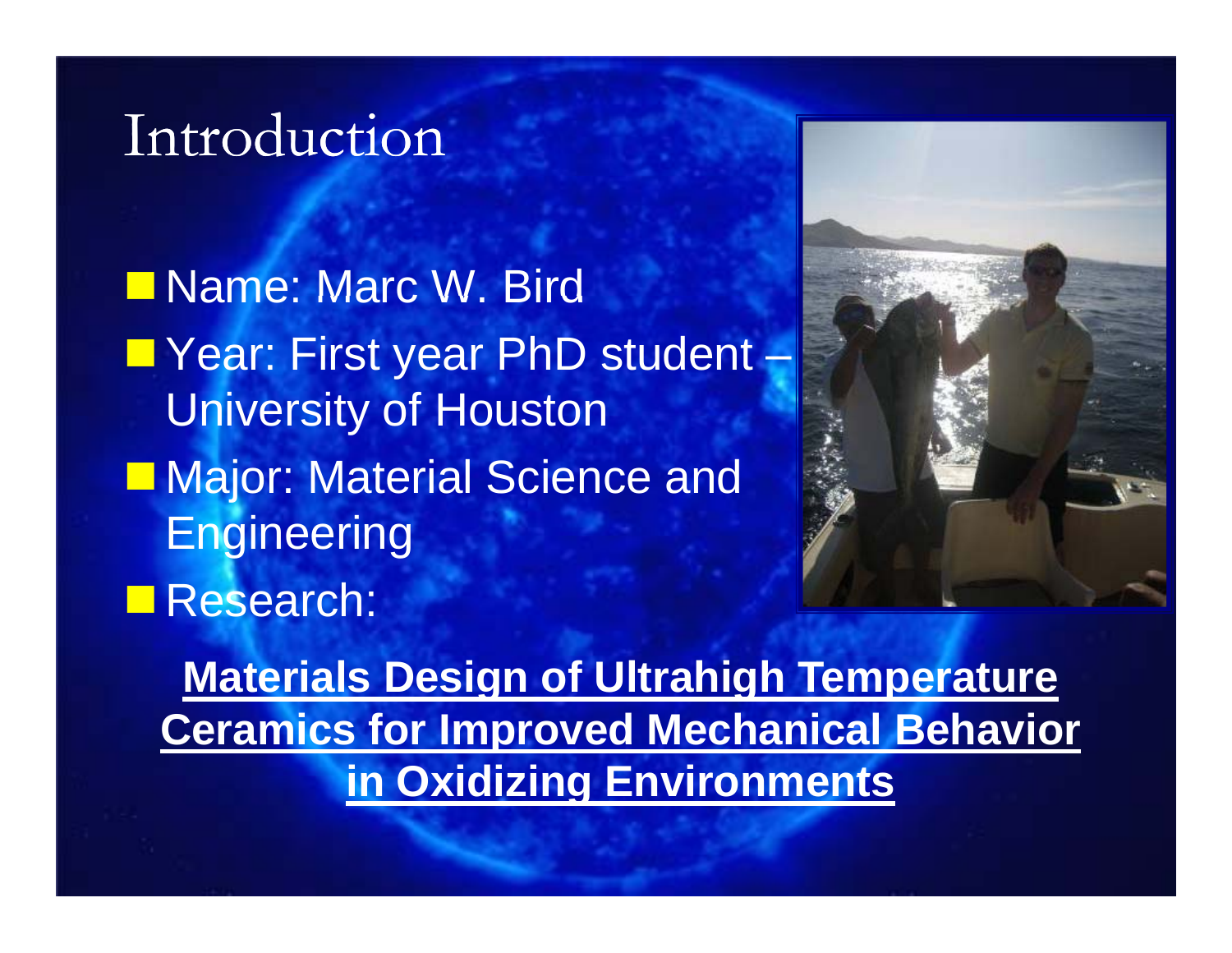#### Background: General

**Born in Greeley Colorado Cities lived in: Hobbies: □ Sports: Baseball, Ice Hockey, Golf, Football,** Snow Boarding, various other outdoor activities. ■Wood working, metal working (coming soon!) **Recently married to my wife Jennifer □ Graduated from University of Houston Optometry** School.

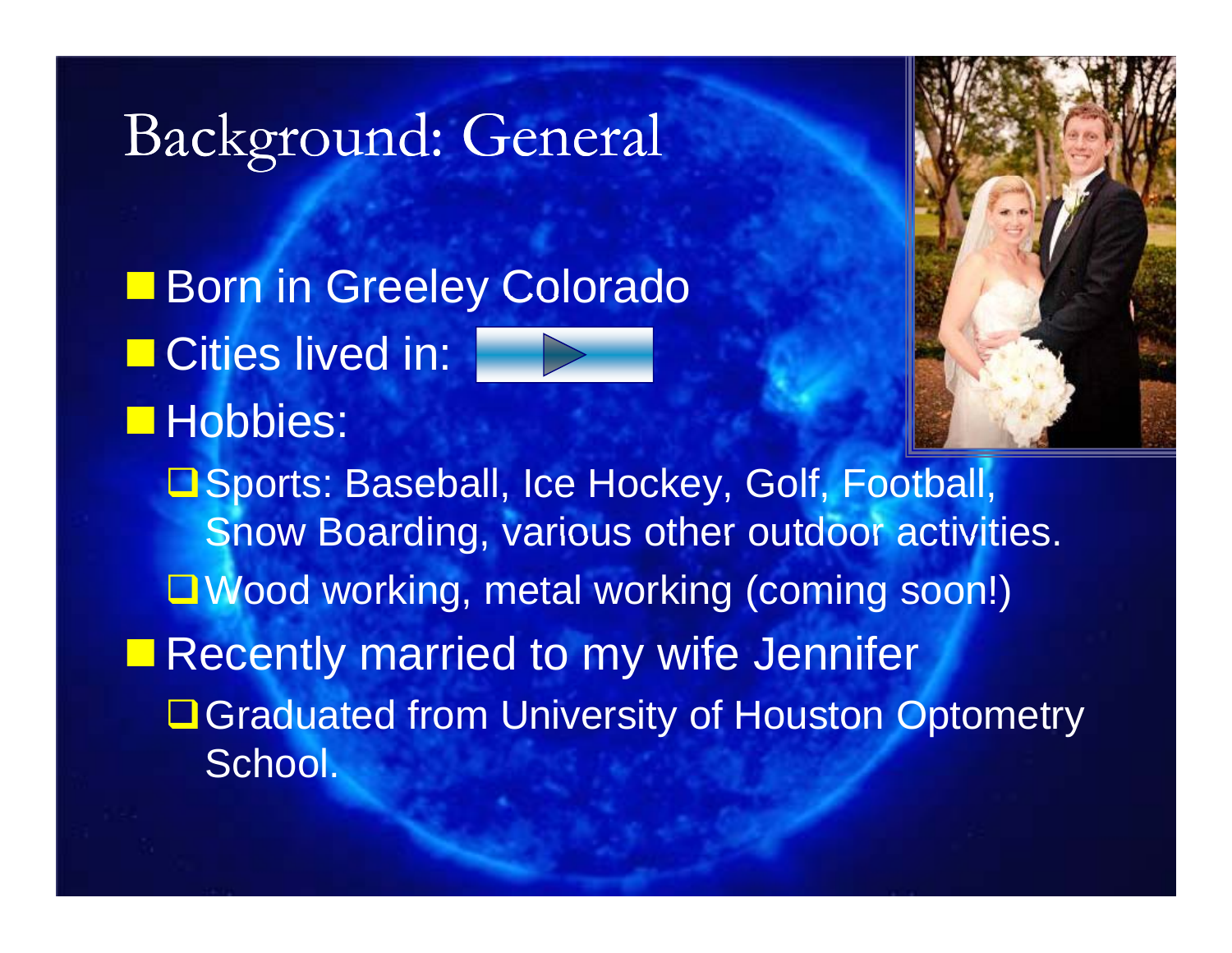## Background: Undergraduate Studies

- **C**  Attended Colorado School of Mines – Golden, CO
- **C** Major: Materials and Metallurgical Engineering
- **C** Graduated in 2006
- $\Box$  Activities during undergrad:
	- **□ Member of Sigma Alpha Fraternity (SAE)**
	- **Q** Member of CSM Baseball Team (RMAC, DIV II)
	- **Q** Participated in Freshmen orientation programs
	- **Member of MSEC (Material Science and** Engineering Club)
	- **□ Studied Abroad in Australia Wollongong,** NSW







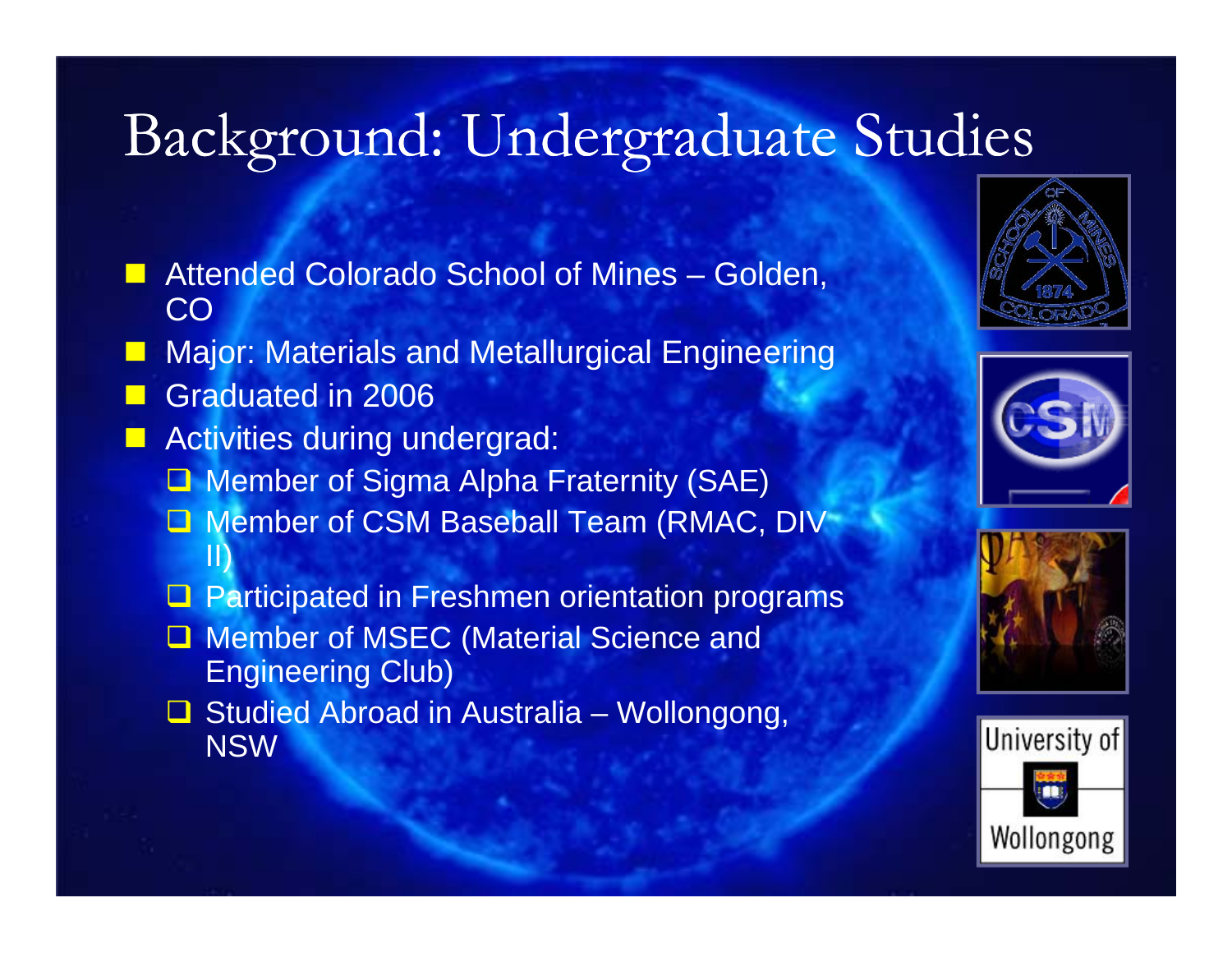### Background – Professional Career

Hired on at Baker Hughes Inc. in 2006.  $\Box$  Oil and gas servicing company – drill bit manufacturing. **Q** Worked four years as a Materials Engineer. **Q** Experience: **Learned practical applications of basic and** advanced concepts in metallurgy, general science & engineering principles.

> **Contract** Networked with people all over the world.

**Contract** Learned tricks of the trade in the oil industry

# **HUGHES CHRISTENSEN**



# *GREAT MONEY \$\$\$*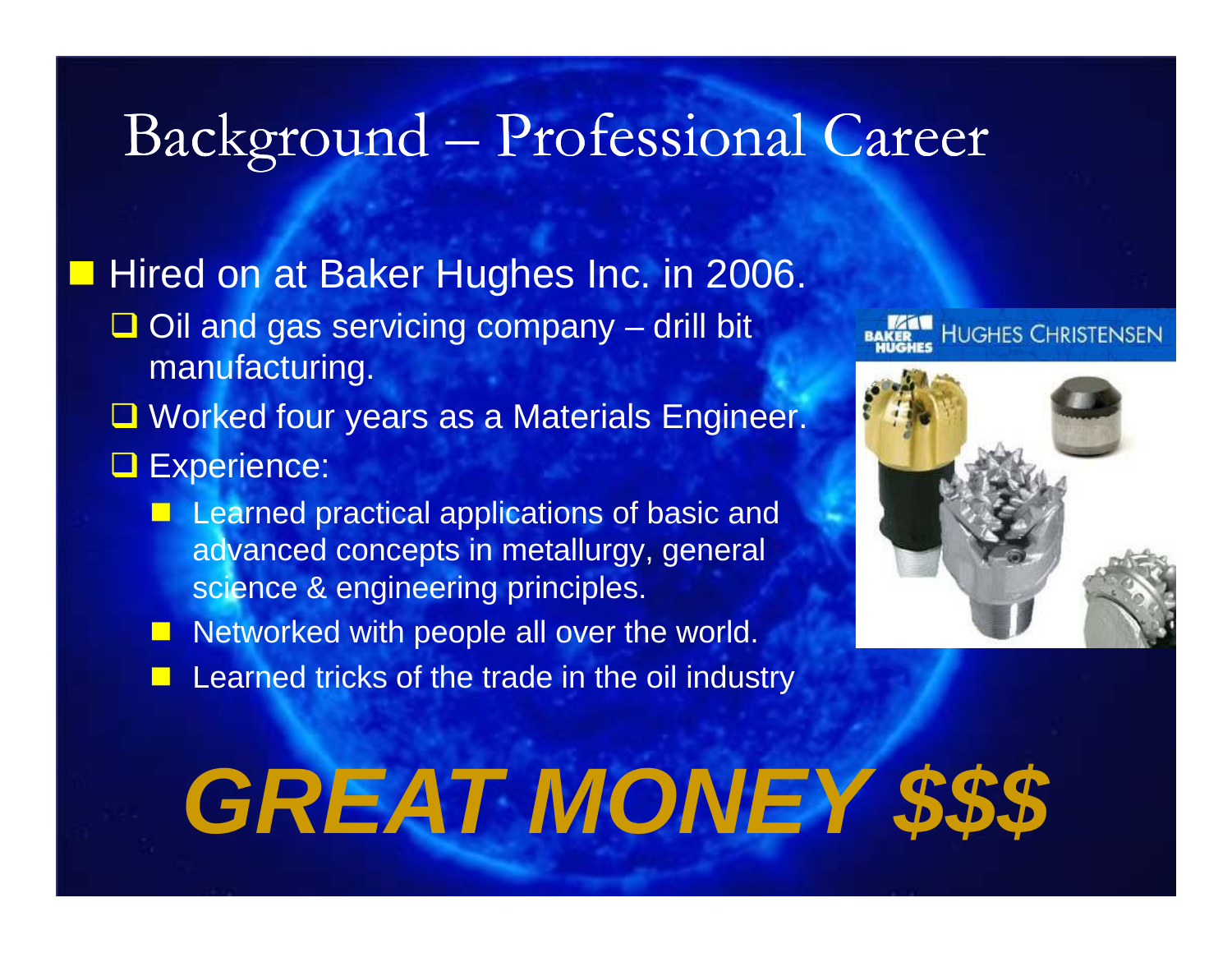#### Background – Graduate Studies

**C**  Started 2008 as part time master's student at University of Houston **C**  Put my career on hold to pursue a PhD in Material Science. **No. 8 Material Science?** Solid state chemistry **Q** Liquid state chemistry **Q** Gas chemistry **Q** And Much More – Mechanics and Physics  $\Box$ Research:



**Materials Design of Ultrahigh Temperature Ceramics for Improved Mechanical Behavior in Oxidizing Environments**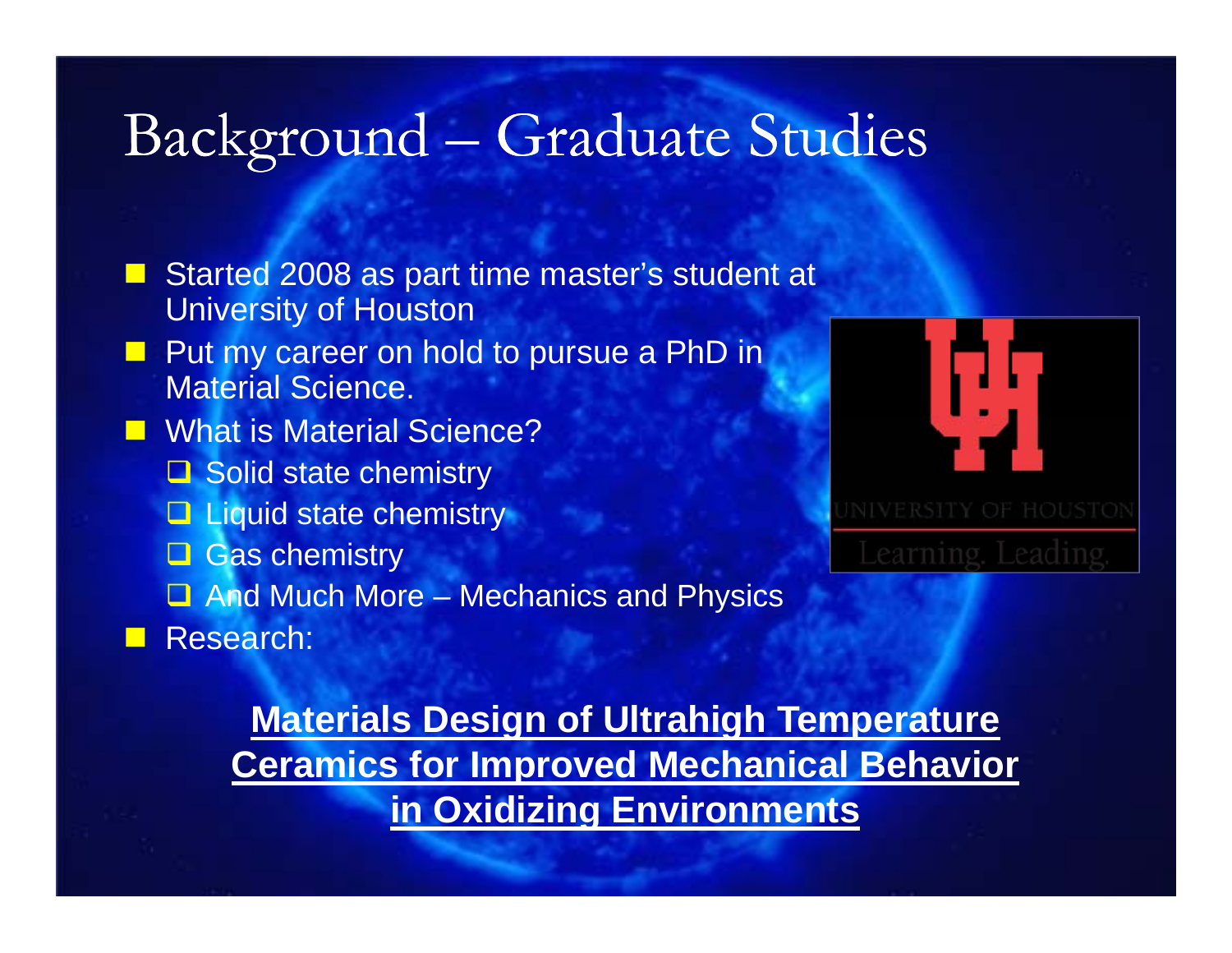Research is sponsored by Air Force Office of Scientific Research. **E What are Ultrahigh Temperature Ceramics** (UHTC's)? **L** Metal-nonmetal, Covalent bonded compounds (ZrB $_{\rm 2}$  – SiC)  $\Box$  High melting point materials; strong materials at temperature; excellent oxidation resistance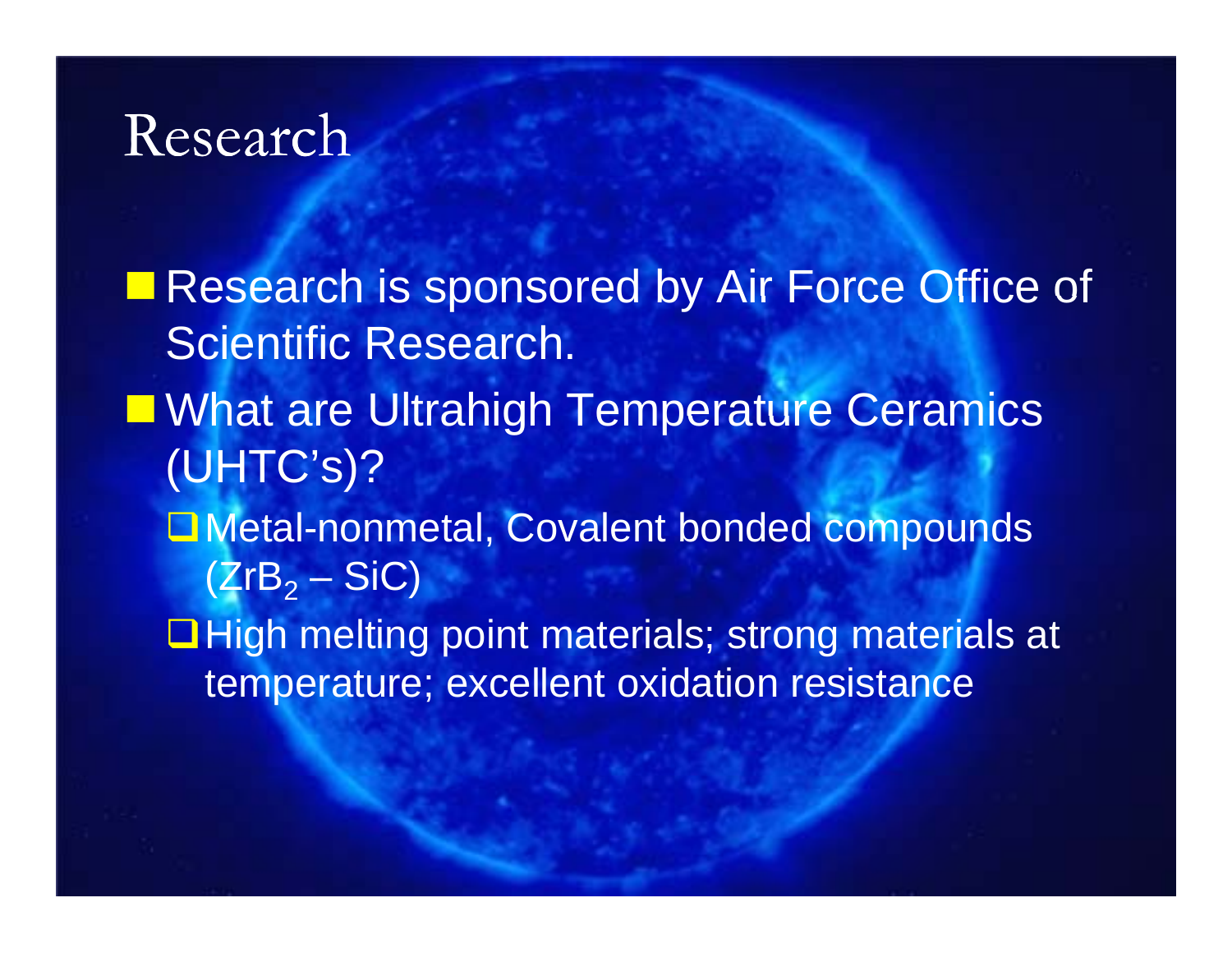#### **Where are these materials used?**

*Structural materials for use in hypersonic air craft – Next generation reentry vehicles*



**Why do you think the space shuttle is shaped the way it is?**

*To reduce the amount of heat generated upon reentry.*







UHTC materials can change the shape of next generation space planes because of unique combinations of properties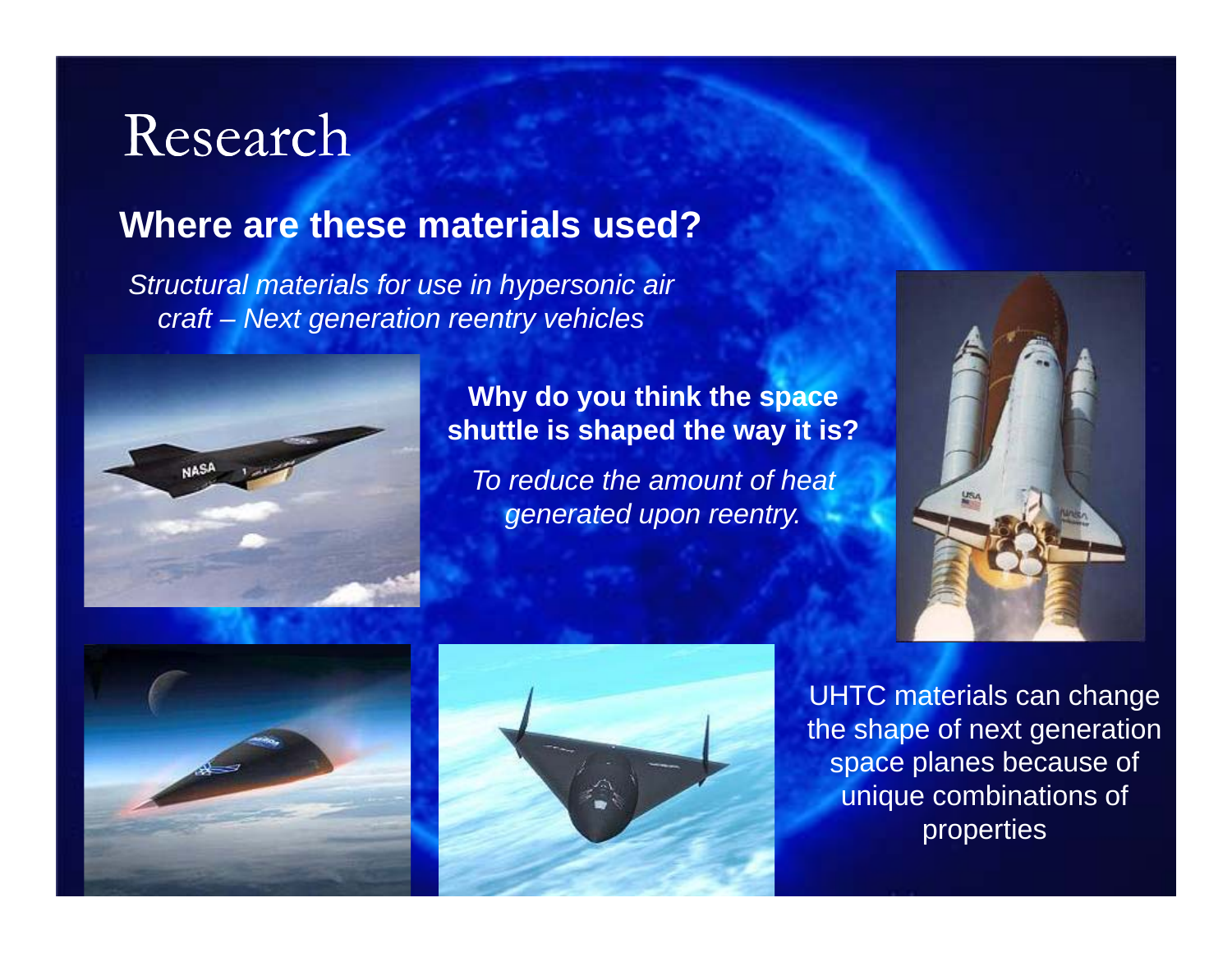I am responsible for completing experiments on various grades of UHTC materials to characterize specific mechanical properties up to  $\sim$  1800 $^{\circ}$ C (1/3) the sun surface temperature)…..

#### **That s' HOT!!!!**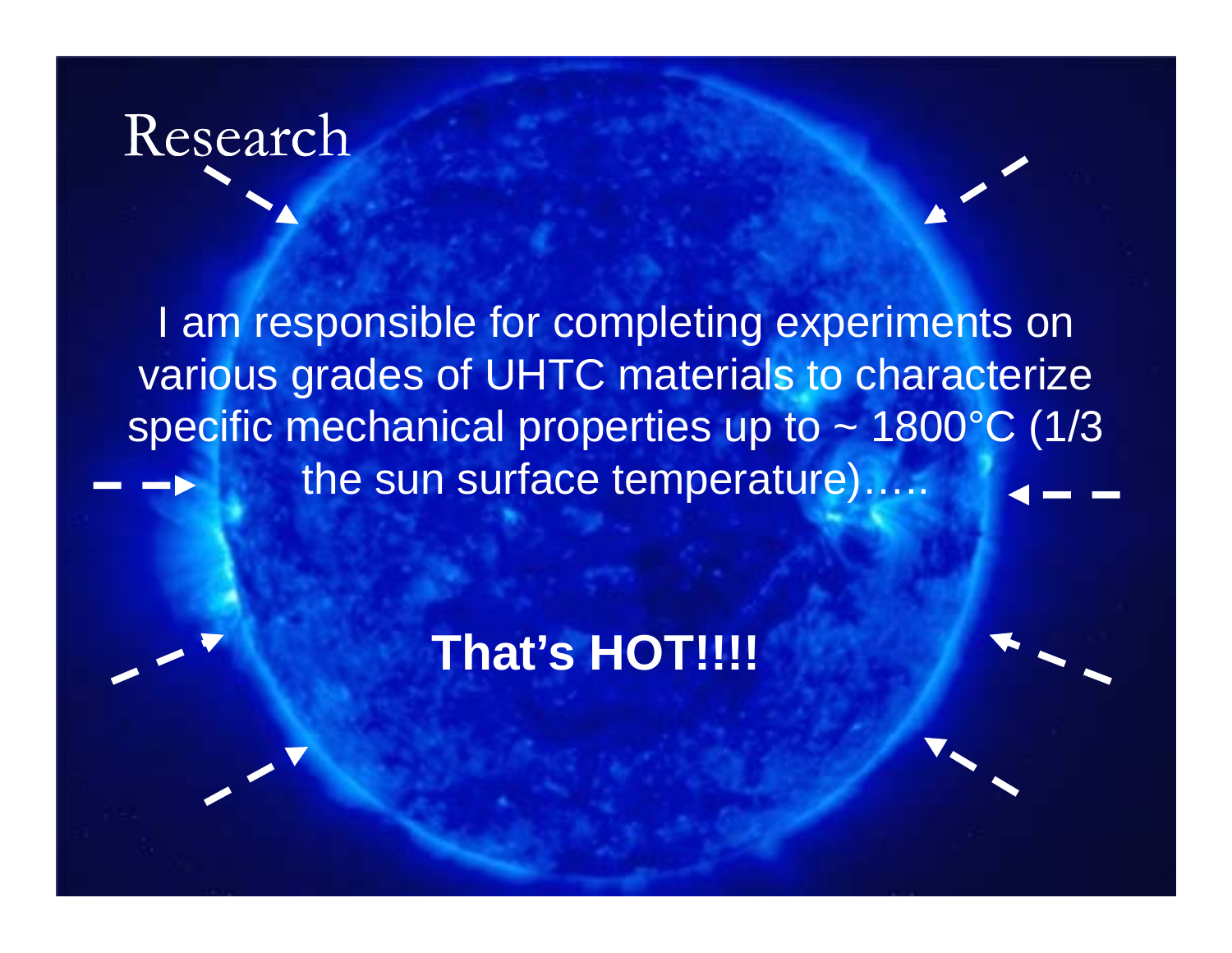**Service Service** I have mentioned many different technical terms from my research. I want to see how much you know.

#### **What is a Metal or Nonmetal?**

- *Metal is good conductor of electricity and heat – g y Positive valence in ionic form*- *Non-metal is a poor conductor of electricity and heat – Negative valence in ionic form.*

**What is a covalent bond?**

- *Sharing of electron pairs between atoms*

**What elements make up ZrB2 SiC?**

**What does the melting i t t? point represent?**

#### **What is oxidation?**

**ZrB2–** *Zirconium (Zr) Boron (B) Silicon (Si) Carbon (C)* - *(Zr), (B), (Si), Carbon*

*- Temperature where vapor pressure of solid and liquid are equal. Solid and liquid phase are in equilibrium*

*- Reaction with oxygen where electrons are lost*

 These are all related to chemistry!!! H What you are going to learn are some basic principles behind my research and material science.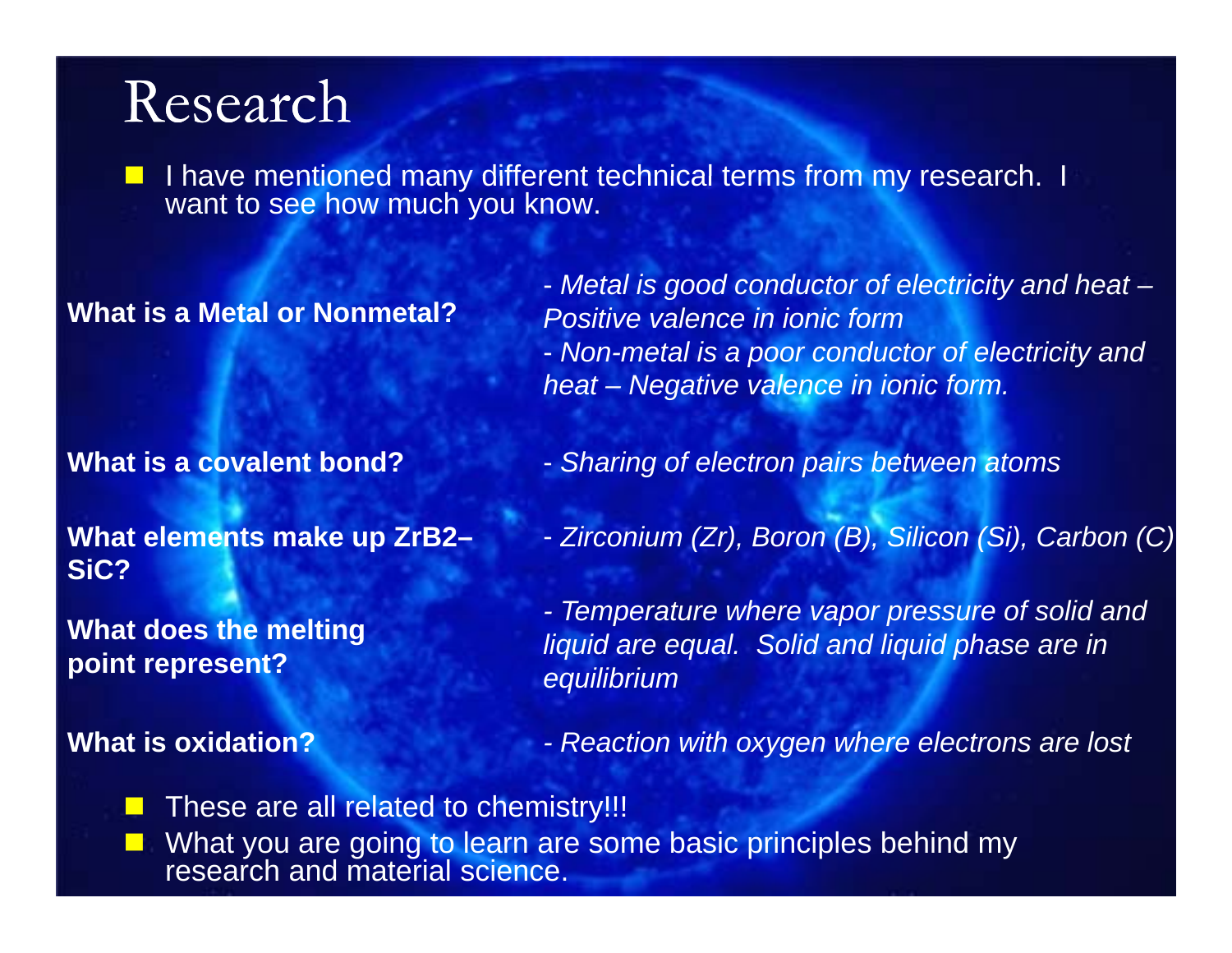### Closing Thoughts

**Nhat Science and Engineering has done for me.**  $\Box$  I have had the opportunity to travel the world.  $\Box$  Meet people from all over the world – Including my best friends. **Q** Work for a company based in 90 countries. Develop new skills: e<br>Santa Technical – Engineering, Research a<br>Ma ■ Personal – Effective communication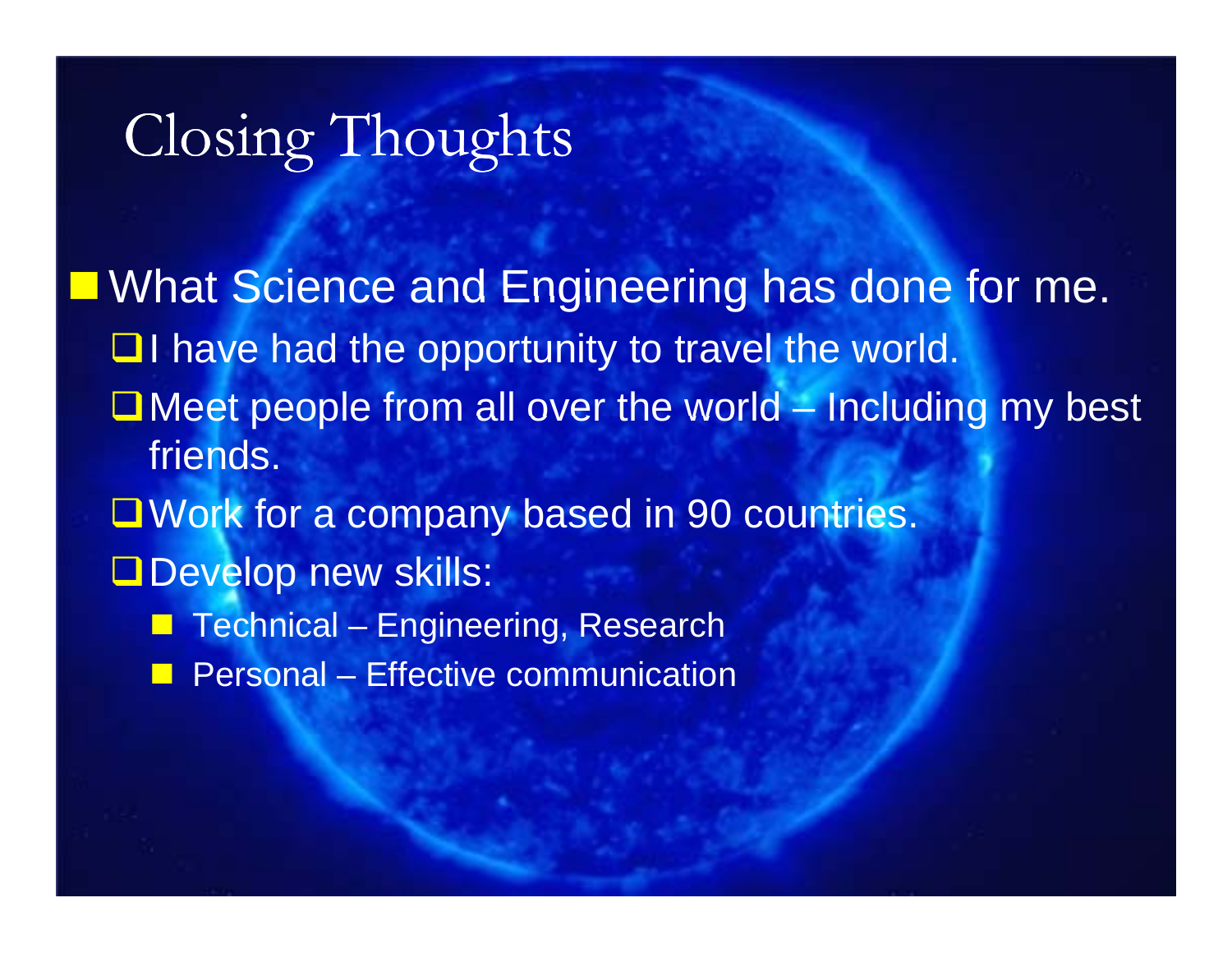### Closing Thoughts

What science and engineering can do for you. **O** Further your education.  $\square$  Pay your way to college. **Have the fun, social experiences in college.**  $\Box$  Get a well paying job that can allow you to travel the world. ■ World wide networking – Business and Professional Societies.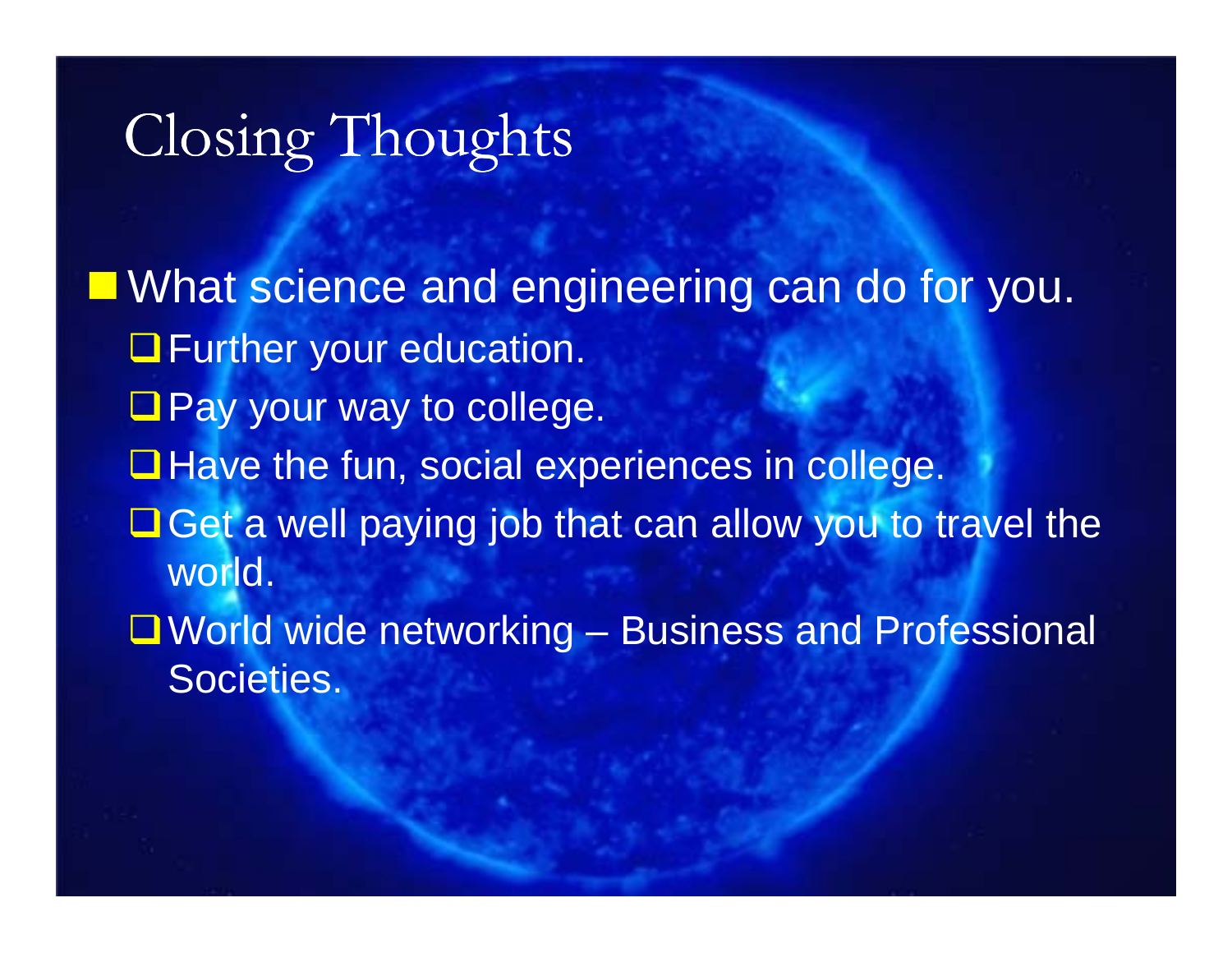### Closing Thoughts

 $\blacksquare$  There are many technical challenges ahead of us, as a society, and more engineers and scientists are needed.

**How does this involve you? We will always need to** maintain and improve human society while repairing and protecting the environment.

**Number 2008 all of this begin? Chemistry Class!!.** 

"Without continual growth and progress, such words as improvement, achievement, and success have no meaning." – *Benjamin Franklin (1706 – 1790)*